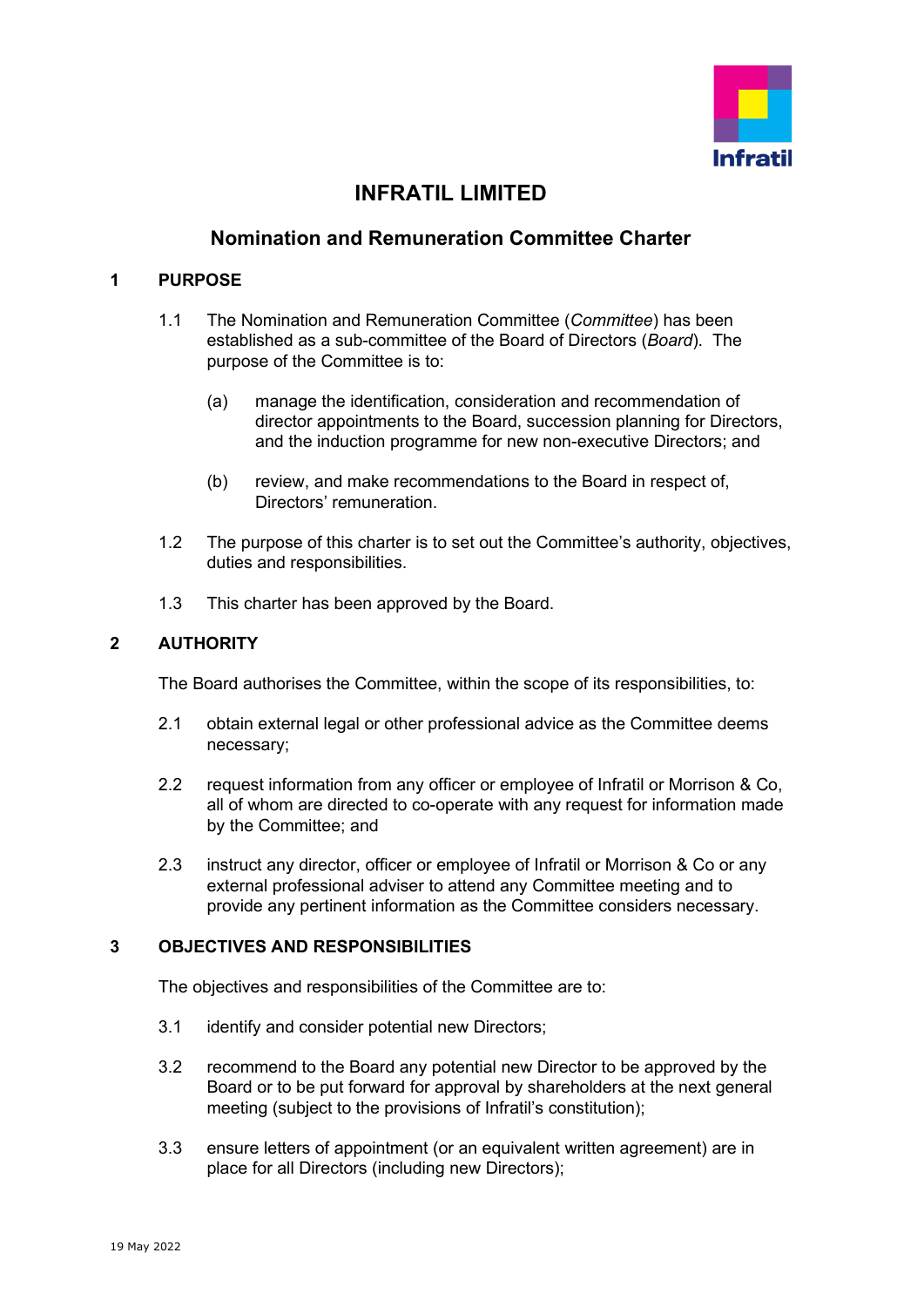

- 3.4 ensure there is an appropriate induction programme in place for new nonexecutive Directors;
- 3.5 ensure there are succession plans in place to maintain the appropriate mix of skills, capabilities, experience and diversity on the Board;
- 3.6 review the remuneration of Directors and make recommendations to the Board for:
	- (a) the remuneration of Directors within the amounts approved by shareholders (from the approved collective pool);
	- (b) increases to the collective pool for remuneration of Directors for consideration by shareholders;
- 3.7 review, and make recommendations to the Board for, the remuneration of the Chairs and members of Board Committees; and
- 3.8 be responsible for any other matter relating to the nomination and induction process, and the remuneration of Directors, delegated to the Committee from time to time by the Board.

#### **4 MEMBERSHIP AND MEETING PROCEEDINGS**

- 4.1 The Committee will comprise a minimum of three Directors, a majority of whom will be Independent Directors (in accordance with the independence criteria set out in the Board Charter).
- 4.2 Members will be appointed by the Board and will hold office until removed and substituted by Board resolution.
- 4.3 The Chair of the Committee shall be an Independent Director and may be the Chair of the Board.
- 4.4 The Committee will formally meet on such occasions as the Chair considers necessary. The Chair will also convene a formal meeting upon request of any Committee member who considers it necessary. For the avoidance of doubt, this means that the Committee might not meet formally in a given year, if neither the Chair nor a Committee member considers it necessary.
- 4.5 The Committee may extend an invitation for attendance to Infratil's CEO and CFO (or any other senior manager) where the Committee thinks this is appropriate.
- 4.6 A quorum will be two Committee members.
- 4.7 At least seven business days' notice will be given for each meeting, unless circumstances require an urgent meeting to be called.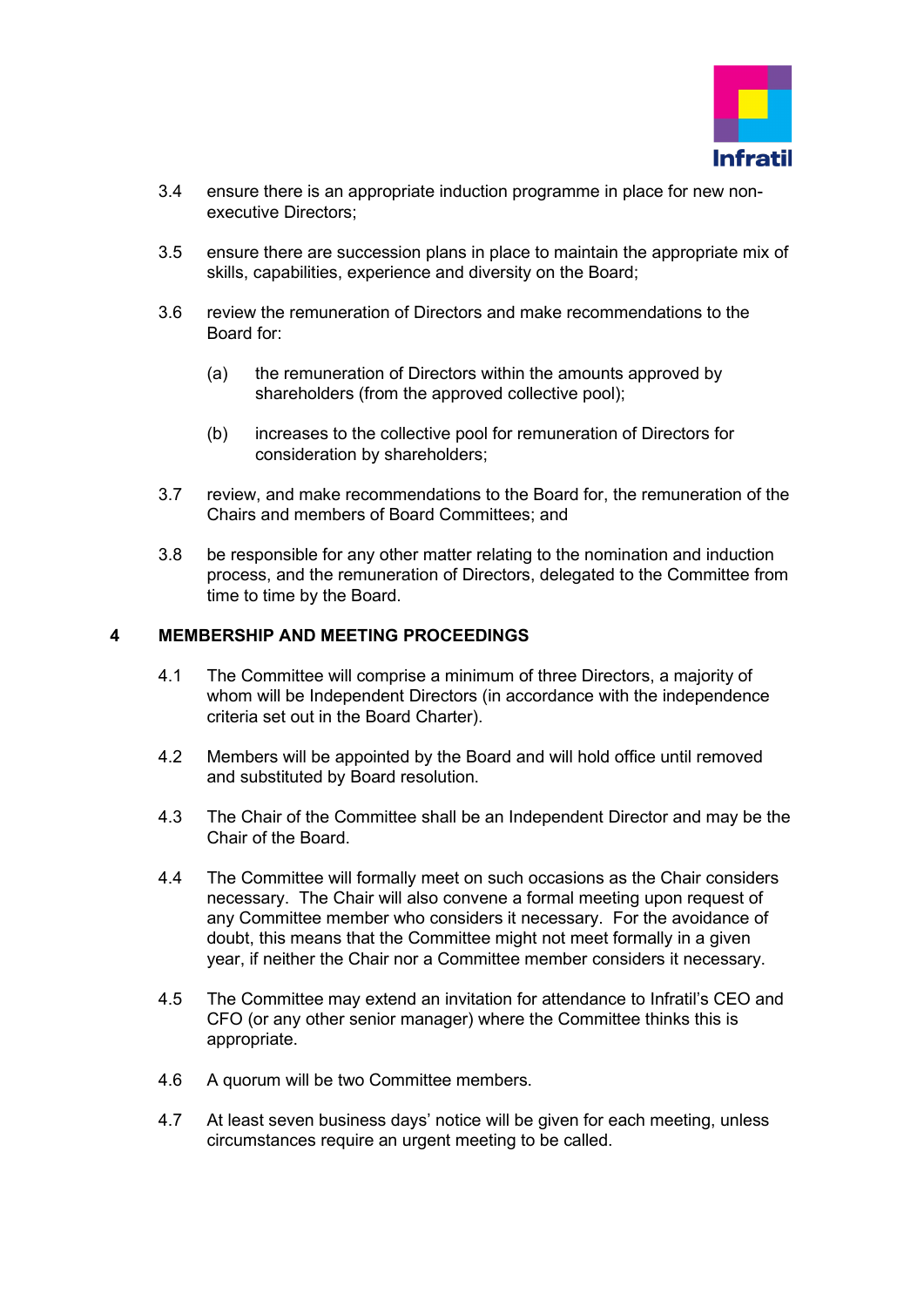

- 4.8 Agendas and associated papers will be distributed to, and received by, Committee members at least five business days prior to each meeting.
- 4.9 The Board may appoint the Company Secretary or his or her nominee to act as secretary of the Committee.
- 4.10 Formal minutes will be taken at each Committee meeting. These minutes will record the discussion, the decisions taken and all resulting recommendations to the Board. These Minutes will be tabled, or reported on, at the earliest available Board meeting.
- 4.11 The Committee may request information from any officer or employee of Infratil or Morrison & Co.
- 4.12 The Committee may instruct any director, offer or employee of Infratil or Morrison & Co or any external professional adviser to attend any Committee meeting and to provide any pertinent information as the Committee considers necessary.

#### **5 PERFORMANCE**

- 5.1 The Committee will review this charter every two years, or earlier where necessary, to reflect changed circumstances. It will forward any updated charter to the Board for approval.
- 5.2 The Board will annually review the:
	- (a) necessity for and composition of the Committee; and
	- (b) performance, processes and procedures of the Committee to ensure that they are not unduly complex and are designed to assist the Board in effectively fulfilling its role (as set out in the Board Charter).

#### **6 DUTIES AND RESPONSIBILITIES (INDUCTION AND NOMINATION OF NEW DIRECTORS)**

The Committee's duties and responsibilities in relation to the induction and nomination of new Directors are set out in the Appendix.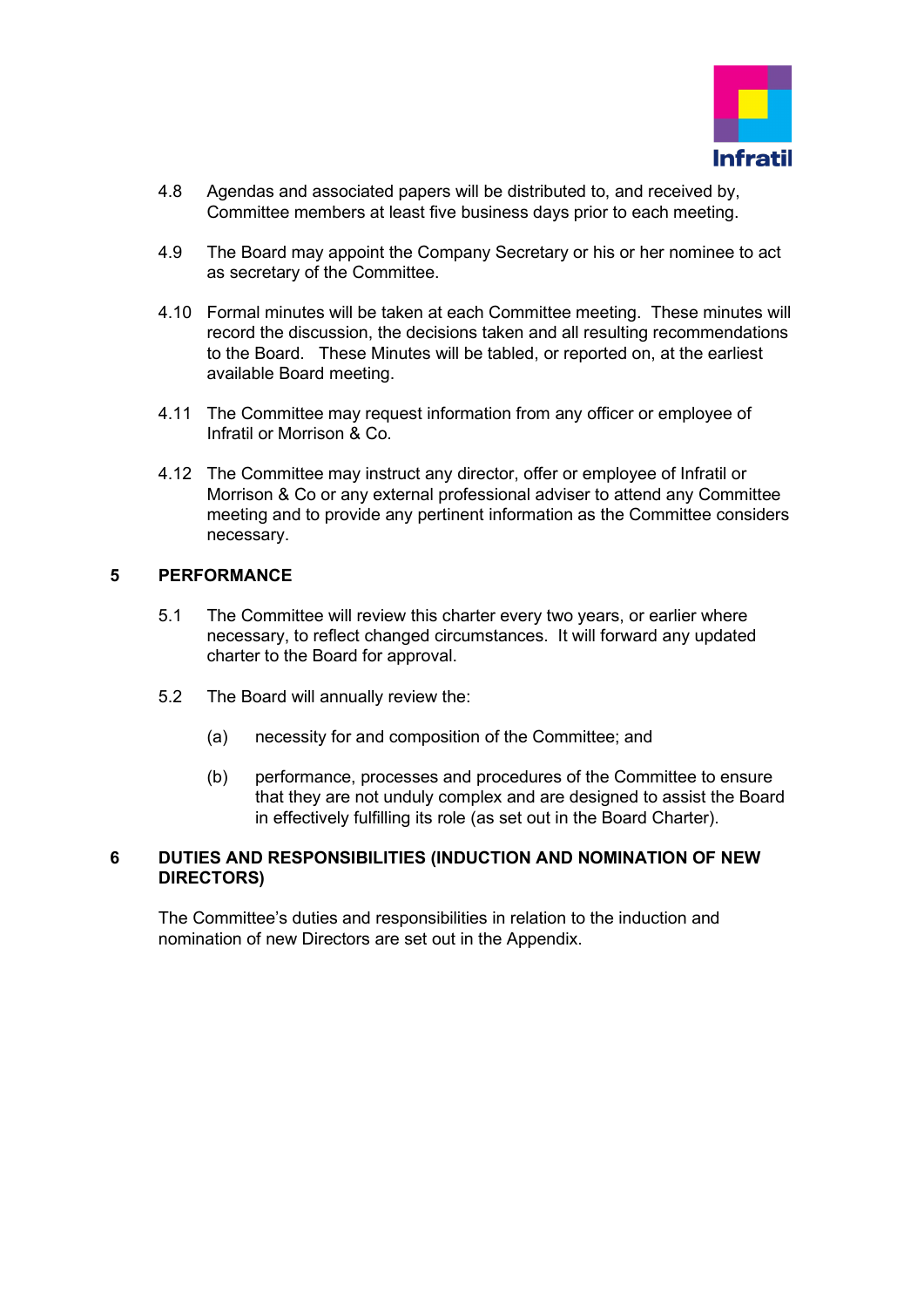

#### **APPENDIX – RESPONSIBILITIES AND DUTIES (INDUCTION AND NOMINATION OF NEW DIRECTORS)**

- 1 The Committee identifies potential new Directors through:
	- 1.1 Infratil's board associations, the Board's extensive network of business associates and professional intermediaries; and
	- 1.2 nominations made to the Committee, either through the Chair or a director or officer of Infratil. The Chair considers these nominations and then discusses them with the other Committee members.
- 2 In considering potential new Directors, the Committee will have an open and frank conversation including as to who may be available, and the skills, capabilities and diversity sought to add value to Infratil's businesses and strategic objectives.
- 3 The key factors taken into account in assessing potential new Directors include:
	- 3.1 their ability to add value to Infratil's investments through a particular industry or sector;
	- 3.2 their financial or commercial experience relevant to Infratil's strategic intent and areas of business; and
	- 3.3 the importance of ensuring that a diversity of views can be brought to Board discussions.
- 4 The Committee will ensure that equal opportunity status is taken into account as a critical factor in selecting new Directors.
- 5 The Committee will also have regard to the Board skills matrix developed by Infratil. This matrix sets out the skills and experience that Infratil regards as being important and the skills and experience currently represented by the Directors.
- 6 The Committee will recommend to the Board a candidate to either be approved by the Board (in the case of a casual vacancy) or to be put forward for approval by shareholders at the next general meeting.
- 7 The Committee will ensure that appropriate checks are undertaken before recommending a candidate to the Board.
- 8 The Committee will ensure that potential new Directors understand the role of the Board (as set out in the Board Charter) and will encourage individuals that it identifies as potential new Directors to carry out appropriate "due diligence" on Infratil before accepting an appointment to the Board.
- 9 The Committee will review the terms and conditions of the appointment of the new Director other than the remuneration and ensure that a letter of appointment (or equivalent written agreement) is put in place for the new Director.